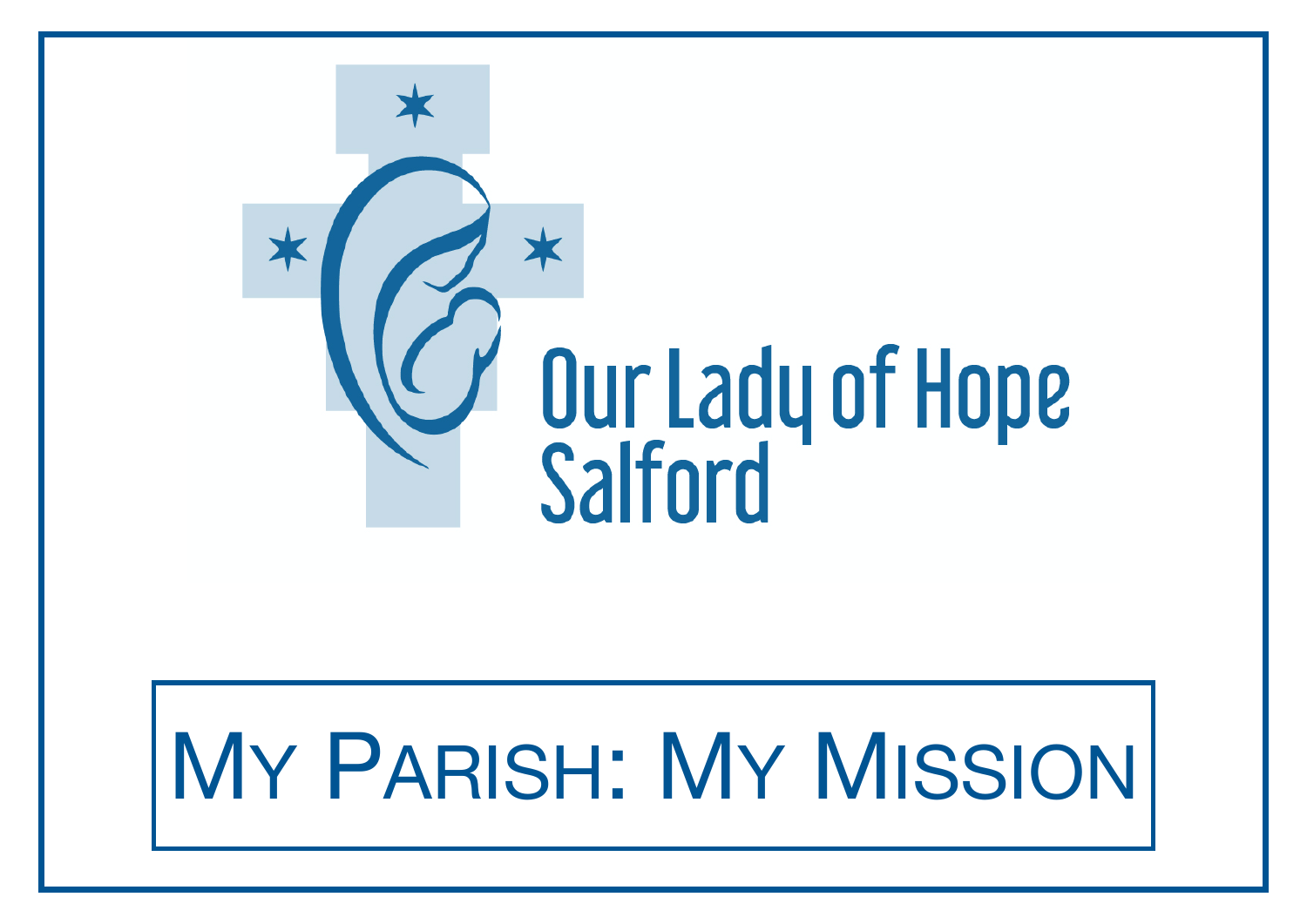### **OUR LADY OF HOPE PARISH: MY PARISH: MY MISSION**

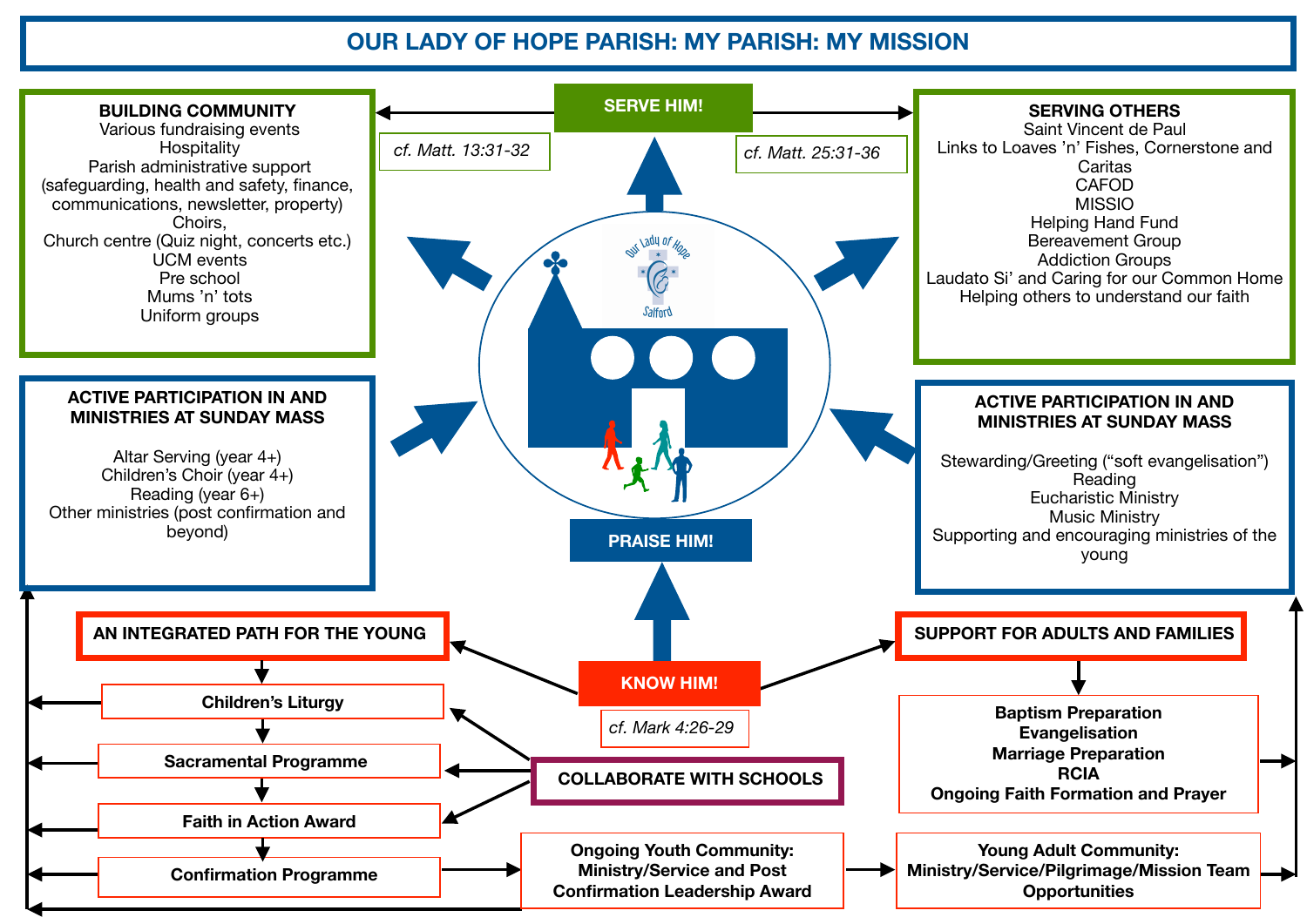#### **OUR LADY OF HOPE PARISH: WHERE IS GOD CALLING ME TO HELP?**

The "mission chart" above represents the various aspects of our parish life and contains three references to the Gospel: Matthew 13:31-32, Mark 4:26-29 and Matthew 25:31-46. The three together help us to understand different dimensions of our parish life:

- The first is the parable of the mustard seed. Jesus teaches that the Kingdom of God is like a mustard seed which becomes the greatest of shrubs so that the birds of the air come and "make nests in its branches". We learn that *our parish must be a place where those who need to can come and take shelter*, can find a home, protection, peace from the challenges of life. It is so important that we build community to allow this. But this cannot be all we do.
- In Mark 4:26-29 Jesus also teaches that the Kingdom of God is "as if a man should scatter seed upon the ground...and the seed should sprout and grow". *A large part of our energy has to be focused on this aspect of the Kingdom to ensure the faith is passed on to future generations*.
- Finally, Jesus teaches us that our relationship with Him is expressed in what we do to the "least of my brethren" (Matthew 25:31-46). *Having received the gift of faith and knowledge of God's love for us, we give it back to Him by serving Him in others*, especially those most in need.
- All of this comes together at Sunday Mass. *As we get to know Him, we learn of His love for us and we gather to praise Him and allow Him to nourish us before going out to build community and serve others.* This is all represented on the chart above. The red areas represent how we get to know God, the blue how we praise Him and the green how we serve Him.

*You are this parish and each of these areas needs parishioners to be involved if they are going to thrive. Please consider offering yourself to get involved in at least one of the areas listed on the final page of this booklet.*